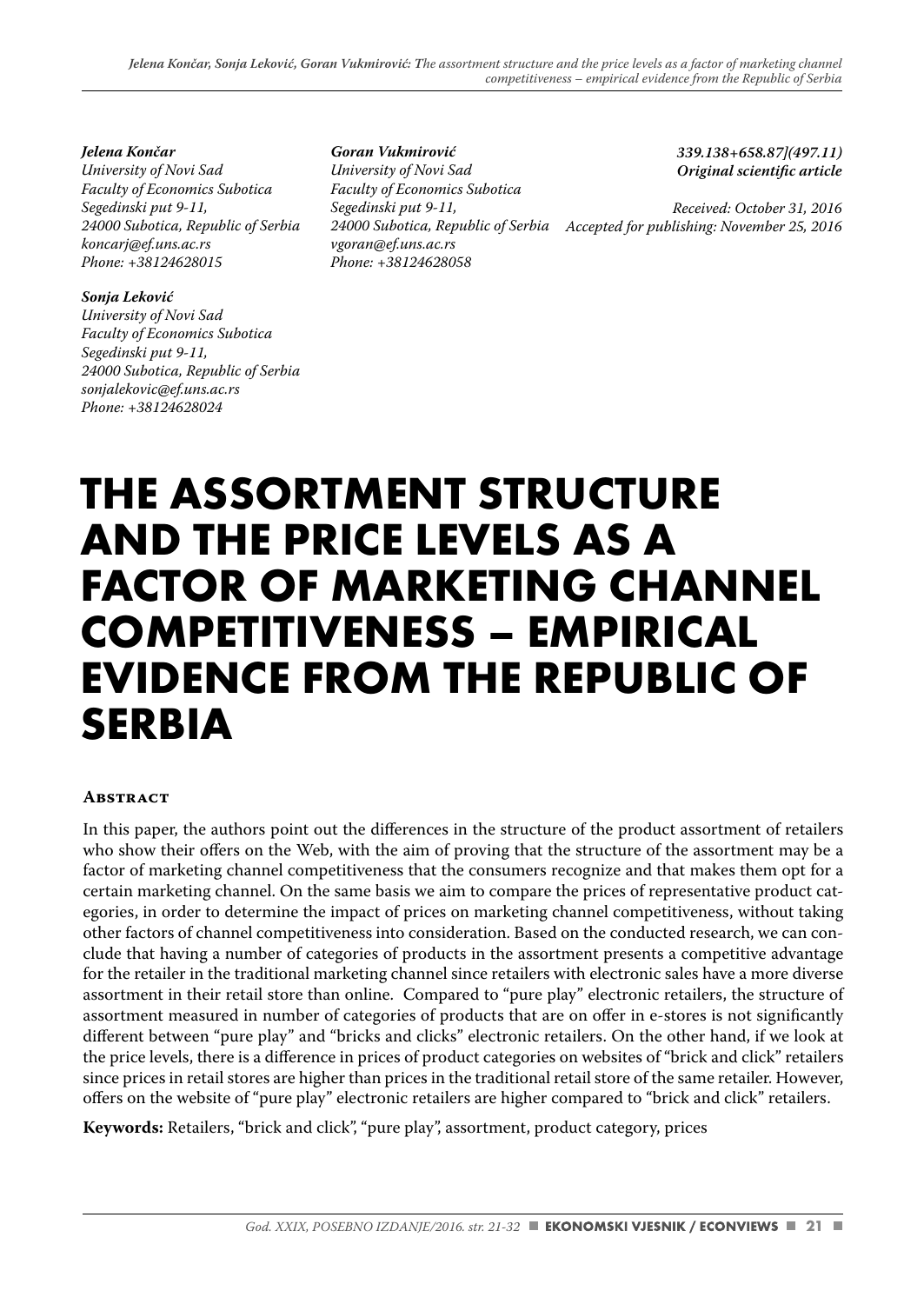## *1. Introduction*

The electronic market in the Republic of Serbia is underdeveloped and characterized by growth of sales and the number of Internet users who become customers and accept this kind of purchasing product. There is a noticeable evaluation of competitiveness of buying on the Internet, from the aspect of both supply and demand, in relation to the difficulties that are still present and in the process of removing (implementation of electronic payments, expanding offers, post sales service, the geographical coverage of delivery, etc.). The previously mentioned only justifies the action of following current research in the area and confirms the need to conduct similar researches on the markets of the surrounding countries. Power relations between the participants, with the advent of electronic marketing channels, have been the subject of research in recent years. Dramatic change caused by e-tailing is a shift between retailers and consumers (Dunne et al., 2014). Special emphasis is put on the consumers that become picky and look for better offers, due to the fall in buying power. In order to attract customers to their offers, retailers are forced to provide comparative advantages over the competition (retail stores and competitors on the Web) through products in their assortment and lower product prices. Wang, Song and Yang (2013) indicate that the Internet is likely to increase the power of consumers, as price comparisons across firms can be performed quickly and easily, which affects the increase of price competition. According to the authors, online prices for homogenous products are often found to be lower compared to those in conventional channels, which may cause sales to shift from the traditional to the online channel. Although this kind of shifting seems economically rational in the conditions of development of electronic retailing in Serbia, consumers rarely switch to electronic marketing channels, even though they do recognize the advantages, due to numerous barriers caused by the underdeveloped and not so credible payment system, slow delivery, impossibility of getting insight into products before buying them, etc.

Brynjolfsson and Smith (2000) emphasize that from an economic perspective, price levels are a particularly useful measure of efficiency. Authors Tang and Xing (2001) find that there is superior pricing efficiency in online markets compared to offline markets. When it comes to competitiveness in Serbian marketing channels, we assume that there are sig-

nificant differences in prices of assortments of electronic and traditional retailing by the same retailers. Also, there is an assumption that electronic retailing is more competitive than traditional retailing because it has lower prices in the Republic of Serbia. Wallace, Giese and Johnson (2004) drew the conclusion that price is generally an important competitive issue in satisfying customers, when multichannel customers switch to another retailer; the causes focus on single-channel failures and competitive advantage, particularly the price advantage, therefore the price is an important factor in the competitiveness of retailers in all marketing channels.

Keisidou, Sarigiannidis and Maditinos (2011) show the magnitude of online shopping adoption that varies between the developed and developing countries, and understanding the opportunities this new market has to offer is crucial for any business that wants to participate in it and be competitive.

20 "pure play" electronic retailers and 20 "brick and click" electronic retailers (with electronic stores and largest retail store formats) from the Republic of Serbia took part in researching the impact of the assortment structure on channel competitiveness. Within the research of product prices as a factor of channel competitiveness, 10 representative products of a specific product category were taken into account, which makes 200 products covered by the above retailers in their electronic store, or in the retail store for "brick and click" retailers.

# *2. Review of previous research*

Literature in the area of offers on the Web and prices as factors of competitiveness shows that the greatest interest of research is in pricing channel competitiveness as a factor in choosing an electronic marketing channel. The subjects of previous analysis were consumers and their buying decisions in traditional retailing in relation to electronic retailing (Balasubramanian et al., 2005; Degeratu et al., 2000; Keisidou et al., 2011; Lowengart, Tractinsky, 2001). Analysis of product categories includes mainly individual product categories and differences in the traditional and the electronic marketing channel (Lowengart, Tractinsky, 2001; Levin et al., 2003). Numerous studies are related to the comparison of offers in different marketing channel and multi-channel effects (Wallace et al., 2004; Laroche et al., 2005; Kwon, Lennon, 2009; Min, Wolfinbarger, 2005; Wang et al., 2013).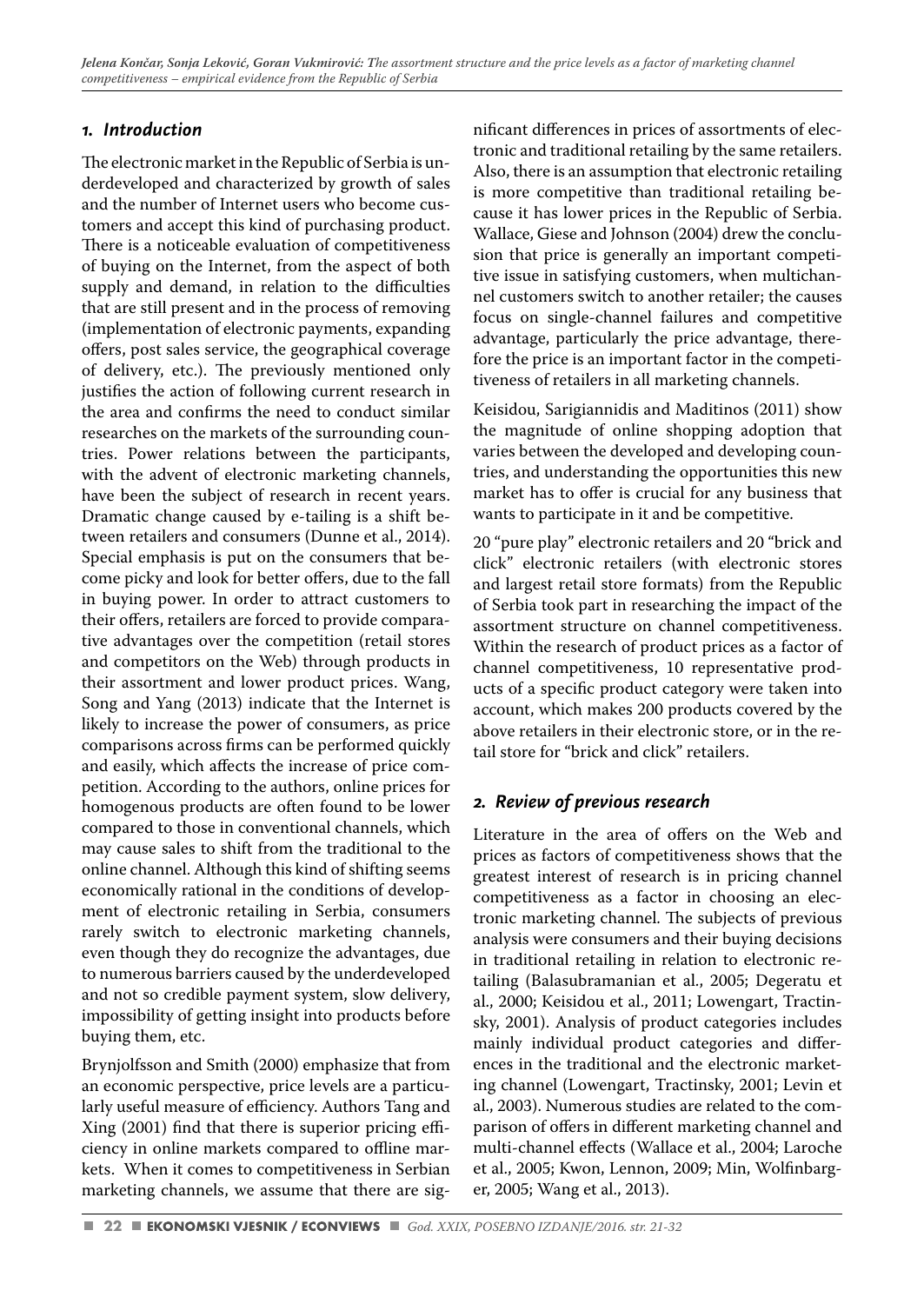Balasubramanian, Raghunathan and Mahajan (2005) analyze how price sensitivity gains in importance online. They also note the importance of further understanding of consumer goals in accordance with the characteristics of various channels and the relevance of specific channel characteristics may differ according to product or service category. Price sensitivity analysis of Degeraty, Ragaswamy and Wu (2000) shows that online consumers obtain more information about both price and non-price attributes, and more information on prices could increase consumer price sensitivity for undifferentiated products.

One of the first studies involving consumer choice in online and traditional channels and the impact of the product is the research of Degeraty, Ragaswamy and Wu (2000). Based on supermarkets in the traditional marketing channel, in their paper they questioned whether increasing availability of comparative price information online makes consumers more pricesensitive. They propose a conceptual framework to assess the relative impact of brand names, prices, and other search attributes on consumer choices within a specific product category. In conclusion they state concerns that online consumers will focus on price and this will result in strong price competition, which their results prove (at first glance).

Keisidou, Sarigiannidis and Maditinos (2011) emphasize that the majority of studies ignore the effect of different product type importance, and conclude that consumers are reluctant and buy online only those products that they really need and consider important. Lowengart and Tractinsky (2001) used the type of product under consideration as one of the dimensions, since consumers may engage in different purchasing decision processes in different product categories.

Kwon and Lennon (2009) came to the conclusion that consumers attribute higher credibility to well-known retailers than to new Internet start-ups, and multichannel retailers must understand similarities and differences in their customers' expectations for their offline and online stores, so that the two channels can be compatible and complement each other. Min and Wolfinbarger (2002) indicate that new businesses would be more efficient than the older offline businesses, offering, inter alia, better prices, thus, competitive advantages as compared to offline counterparts.

Wang, Song and Yang (2013) analyzed studies that indicate a significant substitutive effect between online and traditional channels, and this result was most pronounced among different product categories

Min and Wolfinbarger investigated whether retailers of specialized goods (which have a narrower line of services and goods in assortment) have greater success in the electronic sale of various goods (various general assortments with many sales lines). According to the basis, "brick and click" have an advantage over the "pure plays". Retailers are divided according to the product categories and specific segments of consumers, or consumer's needs. The findings of Wang, Song and Yang (2013) reveal a significant substitution effect between online and traditional channels, and their result was robust across different product categories. They indicate that there are few studies that have focused on the influence of product type on the substitution effect between online and traditional channels, and conclude that multichannel retailers need to carefully evaluate the use of channel integration in relation to categories of their target products.

Ancarani and Shankar (2004) questioned whether there is a difference in price levels between the three types of retailers ("pure play", "brick and click" and traditional retailers), whether there is a significant variation in individual retailers, whether "pure play" retailers compete more with "brick and click" than "brick and click", and whether multichannel retailer can be differentiated from other multi-channel retailer based on non-price characteristics. When comparing the price levels, the results of Ancarani and Shankar showed that although prices at "pure play" retailers are lower than at the multichannel and traditional retailers, differences in price are not significant. One limitation to the research of Ancarani and Shankar (2004) is a limited number of product categories, and suggests extension to multiple categories.

Research of Brynjolfsson and Smith (2000) shows that the growth of competition is based on price, online prices for homogeneous products are usually lower than traditional channels which can cause moving the sales from the traditional to the online channel, and an implication of their findings suggests that conventional retailers will find it increasingly difficult to compete on price as long as the substantial differences between channels persist. They find that prices on the Internet are 9-16% lower than prices in conventional outlets. The results of their study show that prices for conventional retailers are no higher than prices in a random sample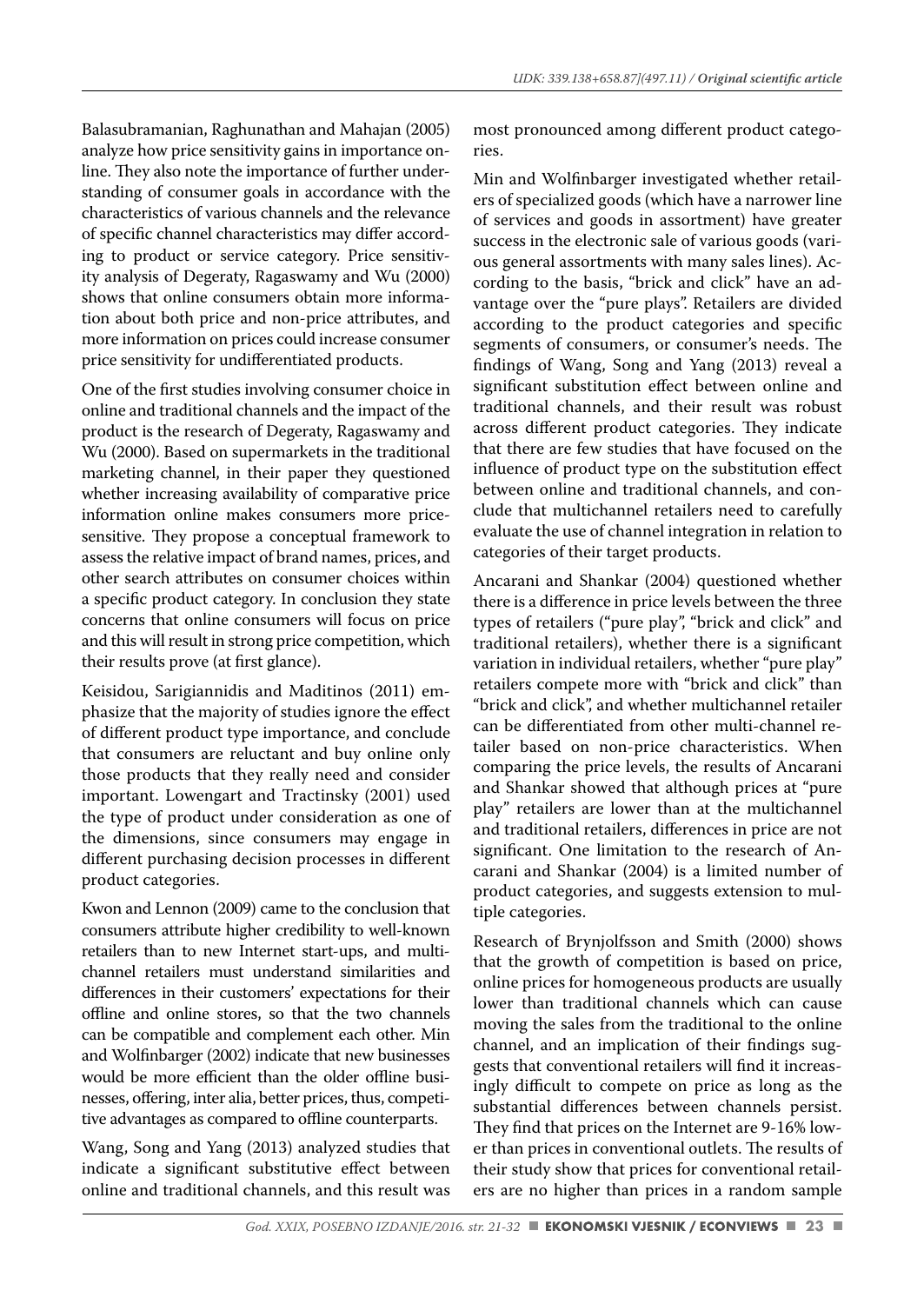of conventional retailers. Their null hypothesis has rejected that mean prices on the Internet are equal to mean prices in conventional stores in favor of the hypothesis that Internet prices are lower than conventional prices, and find that average prices are statistically significantly lower on the Internet than in conventional outlets.

Pauwels, Leeflang, Teerlig and Huirigh (2011) came to the conclusion that the online channel has a negative impact on the traditional channel, due to the fact that consumers may not adopt the full information about the product before buying, and draw attention to the fact that offline retailers should use specific activities to target specific product categories and consumer segments, which indicates our assertion that "brick and click" retailers in Serbia do not sell all categories of products online, but only a limited part of the assortment.

Tang and Xing (2001) compare the behavior between online branches of traditional retailers and pure Internet retailers in their research. The pricing policies of these two types of online organizations differ because of the different competitive environment. They found that prices by pure Internet retailers are significantly lower than prices by online multichannel retailers by an average of \$3.27 or 14%, and price dispersion is sharply lower among the pure Internet retailers than among the multichannel retailers online. This difference is much lower between "pure play" retailers than among multichannel retailers. They found that the prices at multichannel retailers have an impact on demand in retail stores, and traditional retail stores have higher prices than online retailers, which in turn makes the difference in prices between these two channels affect the internal competition and conflict between channels. Their research suggests that differences in prices can be higher among traditional retailers than online "pure play" retailers.

Yager and Pasi (2001) and Dabaher, Wilson and Davis (2003) used the cluster analysis of product categories in their research. Yager and Pasi (2001) used clustering of a product line into a number of categories, typically defined by price, and their aim was to allow consumers to easily get a good understanding of the issues involved in choosing a product in a given category with this method. Dabaher, Wilson and Davis (2003) came from a large grocery retailer in New Zealand that has both a nationwide network of stores and an online service, and the categories (and brands) available online are exactly the same as what a consumer could get when shopping in one of their traditional stores. In their research they used cluster analysis to select only categories with high penetration and short purchase cycles, and the final categories exhibit a good representation of typical frequently purchased packaged goods categories.

In our paper, by competition between the "brick and click" and "pure play" we consider not only price levels but also the differences in perceiving offers in form of structure of assortment, looking at the number of product categories (assortment width). It is our aim to identify competition among the "bricks and clicks" retailer's channels looking at the prices and product categories in both marketing channels. The subjects of analysis are the largest electronic retailers in the Republic of Serbia in the category of products that are mostly sold on the Web. The analysis will be based on differences in structure of assortment (assortment width) between "bricks and clicks" shown and sold on the Web in relation to the offers in a retail store, as well as the differences in structure of assortment (assortment width) between "pure play" electronic retailers and their competitors who have a traditional marketing channel. The aim of our study is to point out the differences in the prices of the best-selling product categories between "pure play" retailers and "brick and click" retailers in both marketing channels (traditional and electronic). In our research, we tried to check the price-performance ratio in the "brick and click" and "pure play" on the electronic market of the Republic of Serbia, which is developing and does not have strong competition.

# *3. Methodology*

Growth of e-commerce has the potential of realizing the often-stated economic ideals for a truly competitive market (Tang, Xing, 2001). Within the wake of online shopping's exponential growth, many advantages and some perceived disadvantages of online shopping as compared to shopping offline at traditional "brick and mortar" stores have become apparent (Levin et al., 2003). Lowengart and Tractinsky (2001) have used a model that enables to capture the competitive environment of Internet shopping. Berman and Evans (2010) indicate that electronic retailing has greater success and growth in sales in the "click and mortar" retail (multichannel retailers) than "brick and mortar" (retailers with a traditional marketing channel) and "pure play" Web retailers. Thus,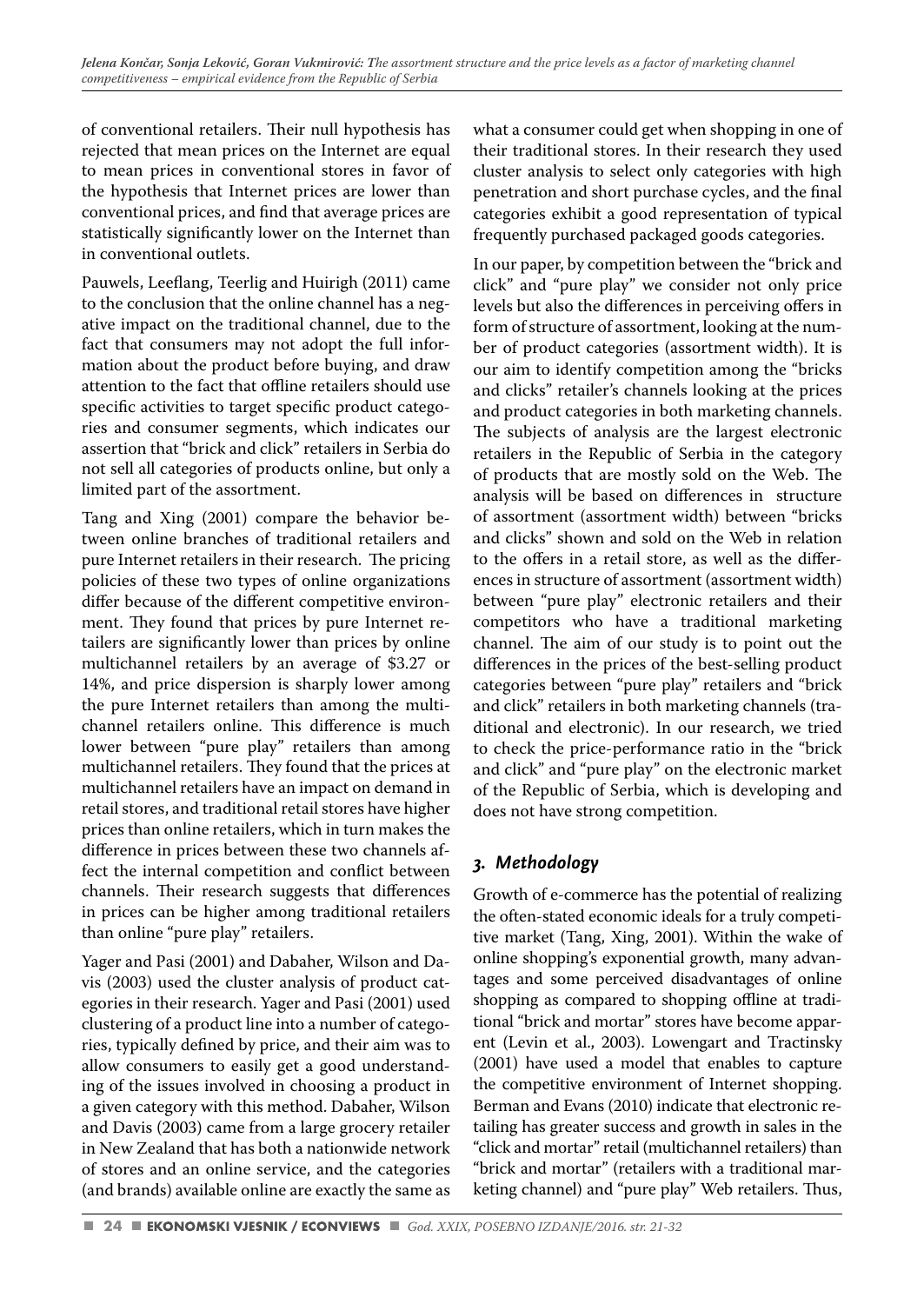it can be concluded that the "brick and click" retailers are more competitive in relation to the "brick and mortar" and "pure play" retailers.

The subject of investigation would be the product categories as an indicator of retailer's offers, of retail store and electronic store "brick and click" retailers and electronic store "brick and click" compared to the "pure play" retailer. We assume that retailers with the strategy of "brick and click" have a different assortment width in the retail store and the electronic store, as a certain part of the assortment is displayed and sold online, as claimed by the authors Pauwels, Leeflang, Teerlig and Huirigh (2011) in their research. On the other hand, if we make a comparison with "pure play" electronic stores in the structure of assortment (assortment width), there are considerably more products than in the electronic store of "brick and click" retailers. The hypotheses concerning the structure of the retailer's assortment are the following:

#### H<sub>1</sub>: *There is a statistically significant difference in the structure of the assortment between the electronic store and the traditional store of the same retailer***.**

#### H<sub>2</sub>: There is a statistically significant difference in *the structure of the assortment between electronic stores of "pure play" electronic retailers and electronic stores of "brick and click" retailers.*

If there is a difference in the offers, and if the assortment is considered as a comparative advantage of a channel, or if the offers are better in a retail store, then the consumer would rather opt for shopping in a retail store compared to an online store, which means that the structure of the assortment is a factor of competitiveness of a retail store compared to an electronic store of the same retailer (if we ignore the other factors).

"Pure play" electronic retailers offer a wider and deeper assortment, because, among other things, they sell as electronic broker for other bidders, while the retailer "brick and click" of an electronic store offers only part of its assortment, which means that the structure of the assortment is a competitive factor for "pure play" electronic retailers in relation to the "brick and click" retailers. Wang, Song and Yang (2013) bring insight that compared with traditional channels, online channels carry a wide selection of products. The hypotheses concerning the differences in price levels are as follows:

#### H3 : *Th ere is a statistically signifi cant diff erence in price levels of product categories between the electronic store and the retail store of the same retailer.*

#### H4 : *Th ere is a statistically signifi cant diff erence in price levels of product categories between electronic stores of "pure play" electronic retailers and electronic stores of "brick and click" retailers*.

Brynjolfsson and Smith (2000) indicated the importance of monitoring the price of the electronic market, which was on the rise in that period, with the characteristics of growing competition. The electronic market in the Republic of Serbia, which is in development, is characterized by a consumer who will, in case the consumer estimates that the price of the same product is lower if it is bought electronically (without the cost of delivery), certainly purchase it electronically, which means that the price is a factor of competitiveness of the electronic stores compared to shopping in a retail store of the same retailer. If prices in "pure play" electronic retailers are lower than the "brick and click" retailers, it will induce the consumer to buy in the "pure play" e-store (and that possibility depends on other factors, which are not the subject of this study). An additional hypothesis has the aim to prove that for certain product categories that are mostly sold on the Internet in the Republic of Serbia there is a difference in price in different retail channels:

#### H<sub>5</sub>: *There is a statistically significant difference in price levels of four product categories between "pure play" electronic retailers, electronic stores of "brick and click" retailers and traditional stores of "brick and click" retailers.*

Research of differences in offers and prices at estore and retail store "bricks and clicks" retailers and "pure play" electronic retailers was conducted using the t-test. The t-test was used in examining whether there is a statistically significant difference between the arithmetic means of the number of product categories on the website "brick and click" and "pure play", or the retail store and the price level in the retail store and electronic store "brick and click" or on the website of "pure play".

The t-test for dependent samples was used to examine the significance of the difference in the assortment structure in electronic sales as well as traditional channels of trading with the same retailer ("brick and click"). The t-test for independent samples was used to examine the significance of the difference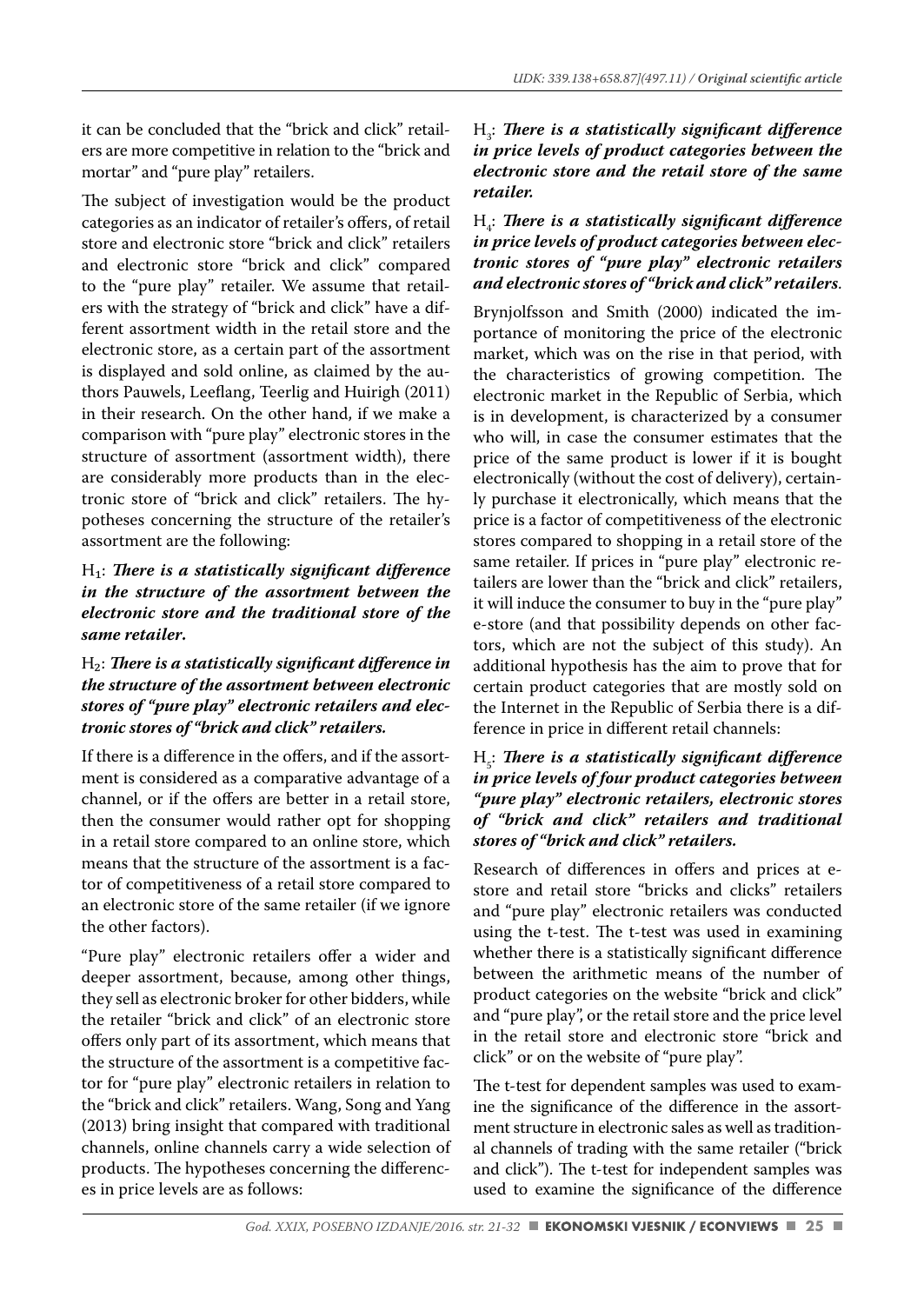in the assortment structure and of "pure play" electronic retailers and "brick and click" electronic retailers. The t-test for dependent samples was also used to examine the significance of difference in product prices in electronic and traditional sales of the same retailers. The t-test for independent samples was used to examine the significance in differences between "pure play" electronic retailers and "brick and click" retailers. Analysis of variance (ANOVA) was used to examine the difference in prices of four most selling product categories on the Internet (household goods, clothes and sport apparel, electronic equipment and books, magazines and newspapers) with three retailing channels (retail store, electronic sales of "brick and click" retailer and "pure play" electronic retailers). Scheffé's test was used to examine the difference in prices between individual retail channels for different product categories.

The empirical research was conducted in the period June-August 2015. For data collection, the technique of "desk research" was used for analyzing offers of online electronic retailers, and "field research" was used for listing the prices in retail stores of "bricks and clicks" retailers. The survey included 20 "brick and click" electronic retailers (20 e-stores and 20 retail stores) and 20 "pure play" electronic stores, and 10 categories of products for which prices were listed on the website of "brick and click", "pure play" and in the traditional store, making a total of 200 product price by format (electronic or traditional) retailers. Data were analyzed with the statistical package SPSS 22.0.

# *4. Empirical data*

According to the Statistical Office of the Republic of Serbia, as it is shown in Table 1, products that are mostly sold on the Internet are in the following product categories: clothing and sports apparel, household goods, electronic equipment and books including magazines and newspapers. The largest electronic retailers sell these categories of products in Serbia. Other product categories have a share of less than 10% (Statistical Office of the Republic of Serbia,  $2015$ <sup> $\text{I}$ </sup>, and thus are excluded from the research. Compared to the best-selling product categories on the Web, it can be seen that the habits of consumers in Serbia when buying on the Web do not differ from the habits of consumers on the Web in general, and in comparison to the market in developed countries where electronic retailing is much more developed. According to Berman and Evans (2010), categories of products that are mostly sold via the Web in 2012 are: clothing and sports equipment 12.5%, computer hardware and software 11.1%, car kits 9.2%, 8.8% electronic equipment, furniture and household equipment 8.0%, devices and tools 5.0%, etc. If we consider the product categories in e-retailing, according to Laudon and Traver in 2015, the most sold were: mass merchant products, computers and electrical goods, office equipment, apparels, accessories, books, CDs and DVDs, household goods, etc. Based on the analysis of the categories of products that are sold at electronic stores and data collected during the study, conclusions can be made about the sale of "pure play" and "brick and click" electronic retailers.

| Year                                              | 2007  | 2008  | 2009  | 2010  | 2011  | 2012  | 2013  | 2014  | 2015  |
|---------------------------------------------------|-------|-------|-------|-------|-------|-------|-------|-------|-------|
| <b>Product category</b>                           |       |       |       |       |       |       |       |       |       |
| Clothing and sports apparel                       | 4.90  | 20.40 | 22.90 | 19.80 | 21.10 | 36.70 | 29.60 | 50.10 | 44.70 |
| Household goods and DIY<br>(furniture, toys etc.) | 20.50 | 13.10 | 12.60 | 19.00 | 29.20 | 17.70 | 20.10 | 15.90 | 14.90 |
| Electronic equipment<br>(including video cameras) | 14.40 | 26.30 | 14.40 | 10.30 | 23.80 | 11.50 | 19.10 | 23.10 | 16.40 |
| Books/magazines/newspapers                        | 37.10 | 32.00 | 10.90 | 23.90 | 14.20 | 13.30 | 15.10 | 12.10 | 10.30 |

**Table 1** *Product categories that are the most ordered via the Internet in the last 12 months in the period 2007-2015 in the Republic of Serbia – in percentage* 

Source: Statistical Office of the Republic of Serbia, 2015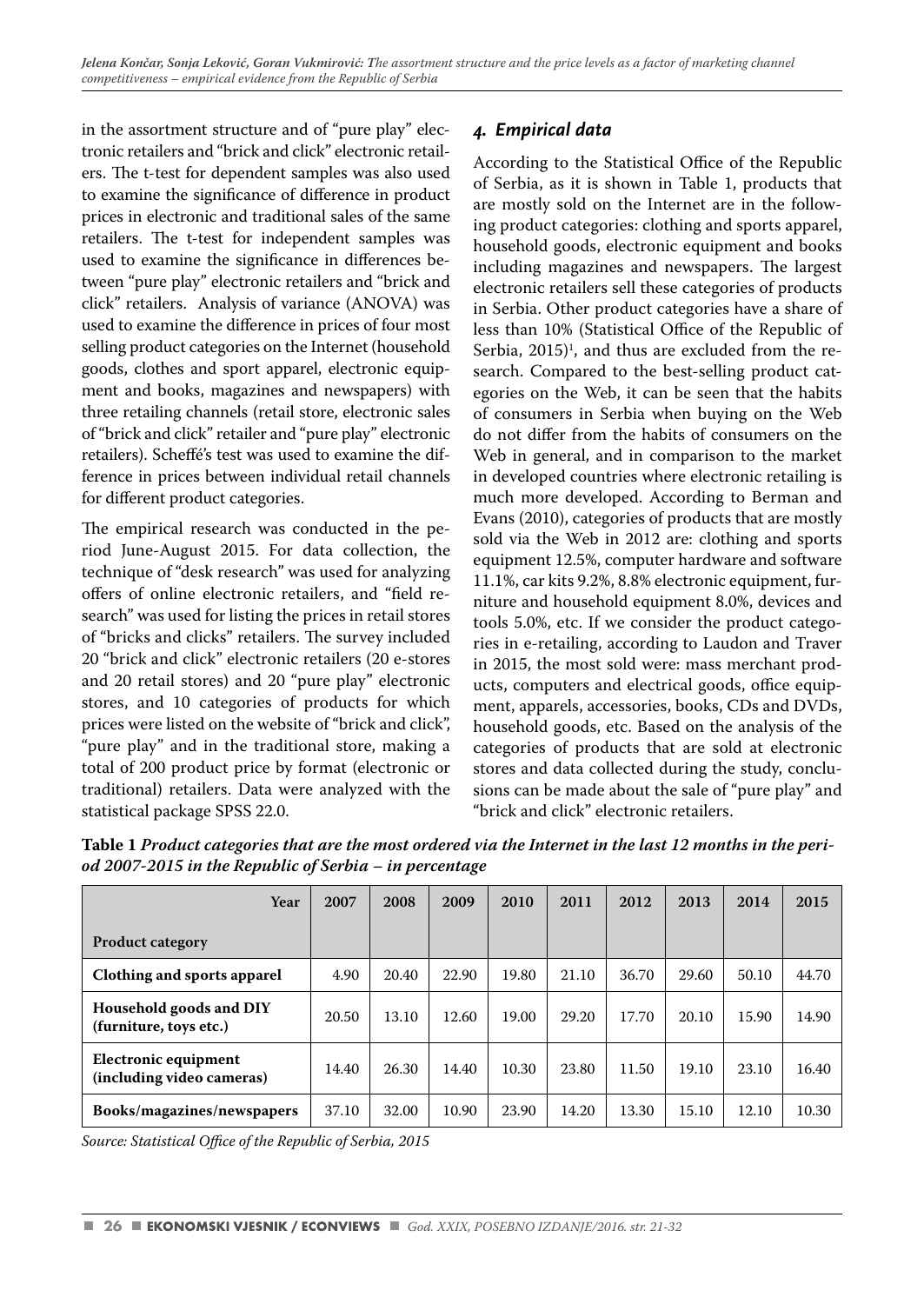"Pure play" electronic retailers are predominantly engaged in the sale of household goods (this group includes furniture, toys and baby equipment) in the Republic of Serbia. The second largest retailers are specialized retailers that cover a certain specific segment of consumers (such as hobbyists), or a specific product category (e.g. boats, tires, personalized products, personalized business gifts, etc.). The success of the coverage of a specific segment of consumers has been realized by Wang, Song and Yang (2013) and they came to the conclusion that there may be advantages to specializing on the Internet because the Web aggregates niche markets and offers consumers products that they may not be able to buy easily offline. All these best-selling product categories are present when it comes to the "bricks and clicks" retailers. In recent years, the electronic retail of food products has been developing among the largest retail company in Serbia, with limited market delivery of the product to the consumer's home. However, their share in the total electronic

retail is negligible, and therefore will not be a subject of analysis.

The descriptive statistical method was used to get a basic insight into gathered data. The results are shown in Table 2. When it comes to the prices of products, "pure play" electronic retailers have the lowest prices (AS=6571) valued in dinars, and the smallest range in prices of different products (R=117489) valued in dinars, while prices and range of products are higher with "brick and click" electronic retailers ( $AS = 16854$ ;  $R = 479813$ ) valued in dinars, and traditional "bricks and clicks" retailers  $(AS = 17872; R = 479988)$  valued in dinars. When it comes to the product assortment structure, the greatest number of product categories is owned by traditional retailers (up to 48) where the modal value of the number of categories is 19. Electronic sales of traditional retailers follows ( $Max = 41$ ;  $MOD = 8$ ) with electronic retailers in the third place ( $Max =$  $19: MOD = 5$ ).

|                                    |                                           | N   | Min    | Max    | Range  | AS    | <b>SD</b> | Mode |
|------------------------------------|-------------------------------------------|-----|--------|--------|--------|-------|-----------|------|
| Prices                             | Electronic retailing<br>/click and brick  | 200 | 186.00 | 479999 | 479813 | 16854 | 43078     | ٠    |
|                                    | Traditional retailing                     | 200 | 10.79  | 479999 | 479988 | 17872 | 43231     |      |
|                                    | Electronic retailing<br>/pure players     | 200 | 0.49   | 117490 | 117489 | 6571  | 13227     |      |
| Number<br>of product<br>categories | Electronic retailing<br>/ click and brick | 20  | 3      | 41     | 38     | 11.1  | 9.55      | 8    |
|                                    | Traditional retailing                     | 20  | 6      | 48     | 42     | 21.55 | 10.80     | 19   |
|                                    | Electronic retailing<br>/pure players     | 20  | 4      | 19     | 15     | 10.7  | 4.53      | 5    |

*Table 2 Descriptive statistics for the variables used in the study*

*Source: Authors' research*

The modal value is used with categorical data (counting, frequencies) instead of mean value which would not be justified to use here. Since Mod presents the most frequent category it means that out of 20 "brick and click" retailers, most of them have 8 categories.

# *5. Results and discussion*

Using empirical data we examine whether there is a statistically significant difference between the arithmetic means of the number of product categories on the "brick and click" and "pure play" websites, as well as a difference between the number of product categories in the retail store, and a difference between the price levels in the retail store and electronic store "brick and click" or on the website of the "pure play" retailer.

Differences in the assortment structure are shown in Table 3 and suggest that there are significant differences in the assortment structure between electronic and traditional retailing of the same retailers ("brick and click") (t  $(19) = -5.55$ , p < .001), where traditional retail stores have a more diverse product assortment  $(AS<sub>dif</sub> = -10.45)$ .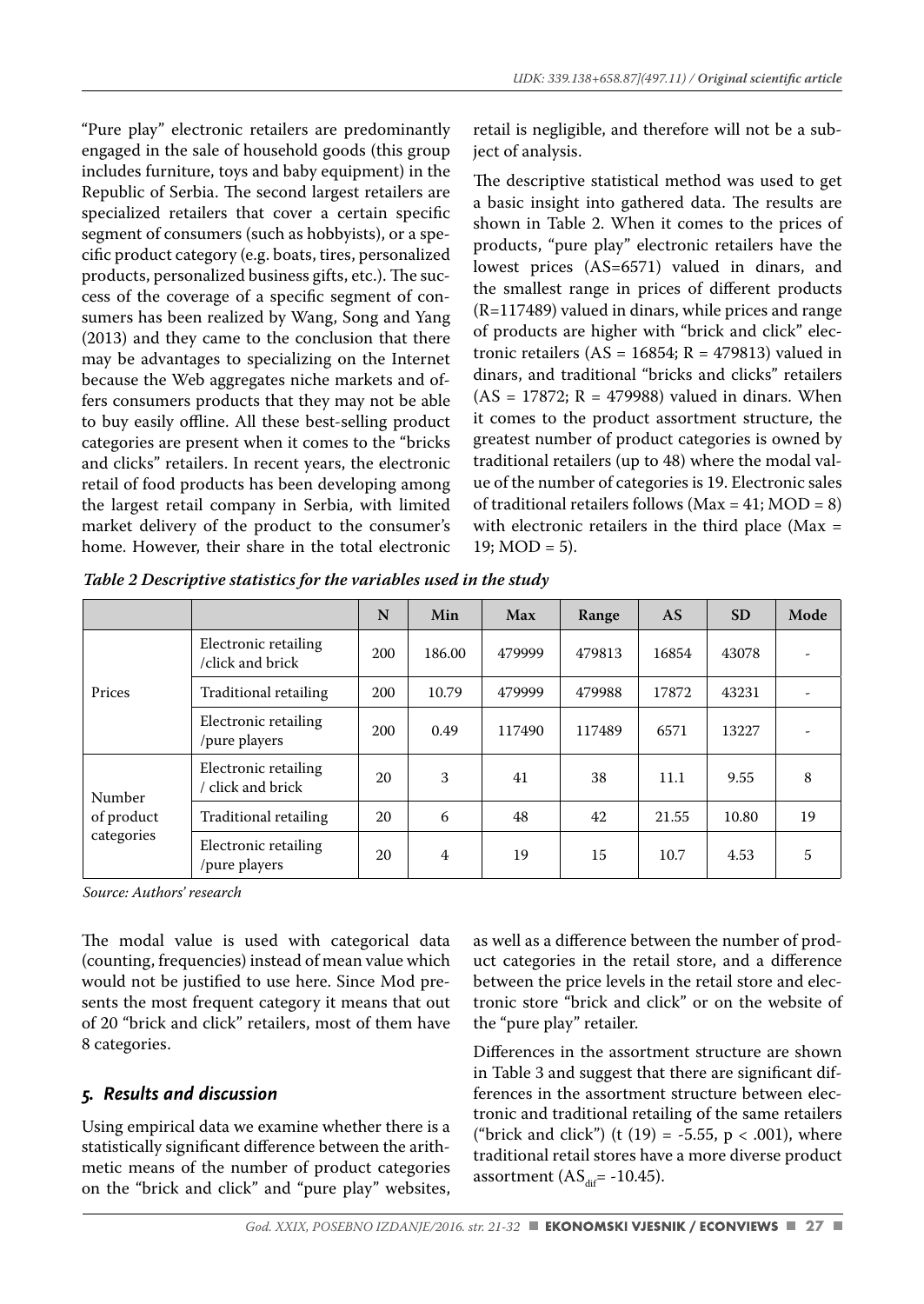#### *Table 3 Diff erences in the assortment structure between electronic and traditional retailing of the same retailers ("brick and click" retailer)*

| $\mathbf{A}$ | ЭD.<br>$\mathbf{c}\mathbf{s}$ | $\mathbf{A}$<br>w | $\alpha$ r<br>- 5D.,<br>сt | $\mathbf{A}$ $\mathbf{J}_{\text{dif}}$ |     |      | T test          | uı  |      |
|--------------|-------------------------------|-------------------|----------------------------|----------------------------------------|-----|------|-----------------|-----|------|
| 11.10        | 9.55                          | 21.55             | 10.80                      | $-10.45$                               | .69 | .001 | $ -$<br>$-5.7.$ | . . | .000 |

*\* CS – electronic retailing; CT –traditional retailing; r – correlation Source: Authors' research*

Looking at the basis of the structure of the assortment, the traditional retail channel is more completive than the electronic channel of the same retailer, and that confirms the first hypothesis.

The results shown in Table 4 show that there are no significant differences in the assortment structure between "pure play" and "brick and click" retailers  $(t (38) = -0.17, p > .05).$ 

Table 4 Differences in the assortment structure between "pure play" and "brick and click" retailers

| $\mathbf{r}$<br>$A3_{\text{pp}}$ | $\alpha$ re<br>$U_{DD}$ | AS,<br>bc | $_{\rm cr}$<br>$5L_{bc}$ | $\mathbf{a}_{\text{diff}}$ | T test  | D.<br>וע | <b>p</b> level |
|----------------------------------|-------------------------|-----------|--------------------------|----------------------------|---------|----------|----------------|
| 10.70                            | 4.53                    | 11.10     | 9.55                     | $-0.40$                    | $-0.17$ | 38.00    | 0.866          |

*\* PP – pure play; BC – bricks and clicks Source: Authors' research*

On this basis, there is no significant difference in the structure of the assortment of "pure play" electronic retailers and "brick and click" retailers, and the assortment structure has no importance in competitiveness between these two retailers, so hypothesis 2 is not confirmed.

Differences in prices are shown in Table 5 and they suggest that there are significant differences in prices of assortments of electronic and traditional retailing of the same retailers (t (199) =  $-7.32$ , p < .001), where traditional retail stores have higher product prices  $(AS<sub>dir</sub> = -1018.10)$ .

*Table 5 Diff erences in prices of assortments of electronic and traditional retailing of the same retailers*

| $AS_{cs}$ | $\alpha$ $\Gamma$<br>ЭD<br><b>CS</b> | AJ.      | <b>SD</b> | $\sim$<br>$A_{\text{diff}}$ |      |      | $T$ test                   | Df  |      |
|-----------|--------------------------------------|----------|-----------|-----------------------------|------|------|----------------------------|-----|------|
| 16854.14  | 43078.37                             | 17872.24 | 43231.71  | $-1018.10$                  | .999 | .000 | $-7.32$<br>$\sim$ $\prime$ | 199 | .000 |

*\* CS – electronic retailing; CT – traditional retailing; r – correlation Source: Authors' research*

Electronic retailing is more competitive than traditional retailing because it has lower prices, indicating that hypothesis 3 is confirmed.

and play" electronic retailers and e-sale of "brick and click" retailers  $(t (398) = 3.23, p = .001)$  and that "pure play" electronic retailers have higher product prices  $(AS<sub>dif</sub> = 10282)$ .

Results in Table 6 show that there are significant differences in prices of assortments between "pure

Table 6 Differences in the assortment structure between "pure play" and electronic sales of "brick and *click" retailers*

| $\overline{a}$<br>$A_{\rm S_{\rm DD}}$ | עכ<br>n <sub>n</sub> | $\mathbf{A}$ | SD <sub>bc</sub> | $\mathbf{A}$ $\mathbf{J}_{\text{dif}}$ | T test | D.  | <b>p</b> level |
|----------------------------------------|----------------------|--------------|------------------|----------------------------------------|--------|-----|----------------|
| 16854.14                               | 43078.37             | 6571.62      | 13227.12         | 10282.51                               | 3.23   | 398 | .001           |

*\* PP – pure play; BC – bricks and clicks Source: Authors' research*

Higher prices of "pure play" electronic retailers indicate the competitiveness of electronic sales of "brick and click" retailers, and on the basis of this analysis hypothesis 4 is confirmed.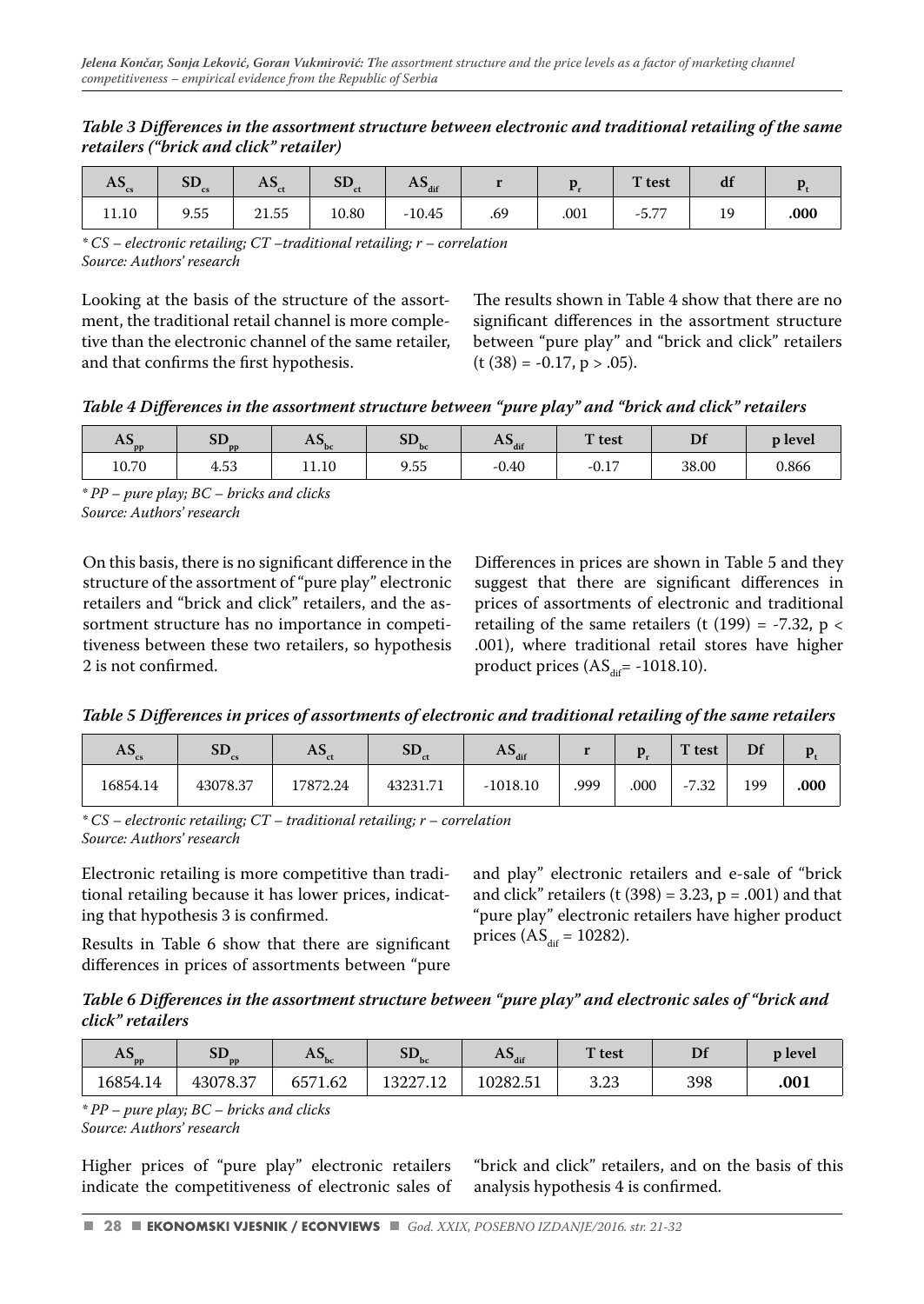General effects of differences in prices of four top selling categories on the Internet (household goods, clothes and sport apparel, electronic equipment and books, magazines and newspapers) with three retail channels (retail stores, electronic sales of "brick and click" retailers and "pure play" retailers), and differences between three different retailers types for specific product categories, are shown in Table 7. The results suggest that there are statistically significant differences between three different retailers on the level of each individual category ( $p < 0.01$ ).

#### *Table 7 Differences in prices with the "pure play" retailers, electronic sales of "brick and click" retailers and retail stores for different product categories*

| Category                           | F     | Df     |       |
|------------------------------------|-------|--------|-------|
| Household products                 | 5.08  | 2, 145 | 0.007 |
| Clothes and sport apparel          | 97.25 | 2, 151 | 0.000 |
| Electronic equipment               | 99.17 | 2, 155 | 0.000 |
| Books, magazines and<br>newspapers | 41.62 | 2, 137 | 0.000 |

*Source: Authors' research*

Examining price differences in prices with individual retailing channels for different product categories are shown in Table 8. When it comes to household goods prices, electronic sales of "brick and click"  $(AS_{11} =$ 34382.8,  $p < .05$ ) and retail stores of "brick and click"  $(AS<sub>1.1</sub> = 35305.7, p < .05)$  have significantly higher prices than "pure play" electronic retailers, but they do not differ in the height of prices  $(AS<sub>1.1</sub> = -922.9.8,$  $p > .05$ ). The results are similar for clothes and sports apparel- electronic sales of "brick and click" retailers  $(AS<sub>1-1</sub> = 4725.1, p < .001)$  and retail stores of "brick and click" retailers ( $AS<sub>L1</sub> = 5787.6$ , p < .001) have significantly higher prices than "pure play" electronic retailers, while they only marginally differ one from another where "brick and click" retail stores have prices that are a bit higher  $(AS<sub>1,1</sub> = -1062.5, p = .07)$ . Electronic sales of "brick and click" retailers have significantly higher prices of electronic equipment than do retail stores ( $AS_{1} = -625.8$ , p < .01) and "pure play" retailers  $(AS<sub>11</sub> = 2226.1, p < .001)$  while retail stores of "brick" and click" retailers have higher prices of electronic products than "pure play"  $(AS_{1} = 2851.9, p < .001)$ . As for prices of books, magazines and newspapers, electronic sales of "brick and click" retailers  $(AS<sub>L1</sub> = 614.1,$ p < .001) and retail stores of "brick and click" retailers (AS<sub>i-J</sub> = 713.1, p < .001) have significantly higher prices than "pure play" electronic stores but they do not differ in height of prices  $(AS<sub>1.1</sub> = -99.0, p < .05)$ .

|                            | I              | J              | AS <sub>r</sub> | SD <sub>1</sub> | AS.     | SD <sub>1</sub> | $ASL-I$   | $\mathbf{p}$ |
|----------------------------|----------------|----------------|-----------------|-----------------|---------|-----------------|-----------|--------------|
|                            |                | $\overline{2}$ | 54914.9         | 75439.5         | 55837.7 | 74712.5         | $-922.9$  | 0.997        |
| Household goods            | 1              | 3              | 54914.9         | 75439.5         | 20532.0 | 21217.9         | 34382.8   | 0.027        |
|                            | 2              | 3              | 55837.7         | 74712.5         | 20532.0 | 21217.9         | 35305.7   | 0.022        |
|                            |                | 2              | 8964.7          | 2720.9          | 10027.2 | 2533.3          | $-1062.5$ | 0.070        |
| Clothes and sports apparel | 1              | 3              | 8964.7          | 2720.9          | 4239.6  | 1412.2          | 4725.1    | 0.000        |
|                            | $\overline{2}$ | 3              | 10027.2         | 2533.3          | 4239.6  | 1412.2          | 5787.6    | 0.000        |
|                            | $\mathbf 1$    | $\overline{2}$ | 3507.4          | 1227.2          | 4133.2  | 1209.2          | $-625.8$  | 0.008        |
| Electronic equipment       | 1              | 3              | 3507.4          | 1227.2          | 1281.3  | 443.9           | 2226.1    | 0.000        |
|                            | $\overline{2}$ | 3              | 4133.2          | 1209.2          | 1281.3  | 443.9           | 2851.9    | 0.000        |
|                            | $\mathbf 1$    | $\overline{2}$ | 955.6           | 466.7           | 1054.6  | 516.3           | $-99.0$   | 0.534        |
| Books/magazines/newspapers | $\mathbf{1}$   | 3              | 955.6           | 466.7           | 341.6   | 231.2           | 614.1     | 0.000        |
|                            | 2              | 3              | 1054.6          | 516.3           | 341.6   | 231.2           | 713.1     | 0.000        |

*Table 8 Diff erences in prices among individual retail channels for diff erent product categories*

*\* Legend: 1 – "brick and click"; 2 – retail store; 3 – "pure play" retailers; ASI-J – diff erence in mean values of the groups Source: Authors' research*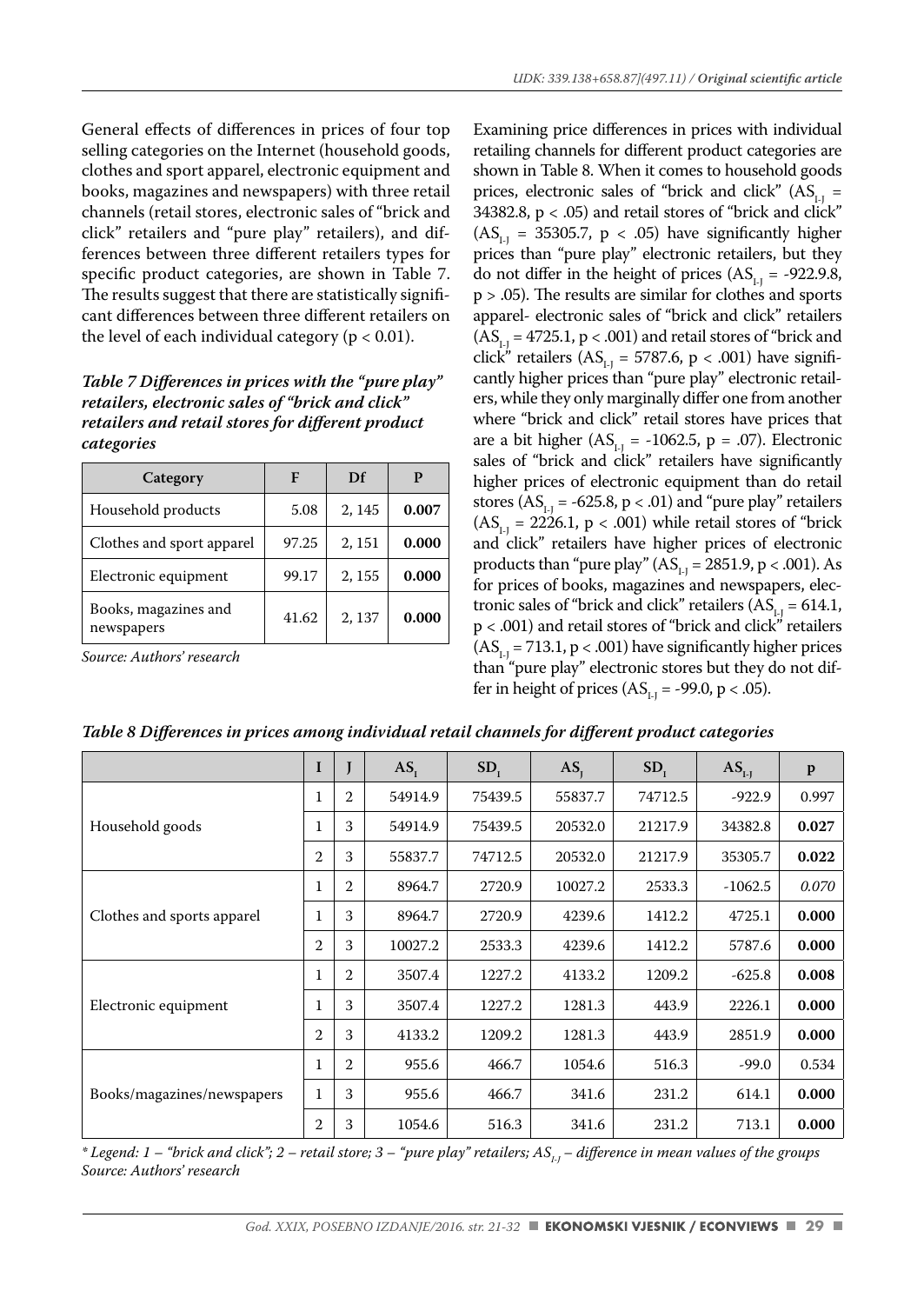Based on the above, hypothesis 5 is confirmed, and analyses show that in the category of household products "pure play" retailers have more competitive prices than traditional retailers (in terms of both its retail channels), while in analyses of retail channels of "brick and click" retailers there is no significant price competition between channels. In the category of clothing and sports apparel, the same competition occurs between "pure play" retailers compared to traditional retailers in all retail channels. On the basis of the level of prices of clothing and sports apparel, the electronic retailing is more competitive in that traditional retailing for "brick and click" retailer. Electronic equipment has more competitive prices at "pure play" electronic retailers and electronic stores of "brick and click" retailers rather than in traditional stores. When it comes to books, magazines and newspapers, "pure play" electronic retailing is more competitive than traditional retail sales in both retail channels.

# *6. Conclusion*

In terms of the number of product categories in the retail store and the electronic store it can be seen that there is a difference in the structure of the assortment of the same retailer. In this way, retailers offer a wider range of products in their retail stores, so their traditional channel is competitive regarding the structure of the assortment. The subject of further analysis should be the correlation between turnover of products in the retail store, which are also shown in the electronic store, in order to determine whether the presentation of products on the Web affects the growth of sales in retail stores. Research has shown that the competition between electronic stores, "brick and click" and "pure play" retailers is not significant in terms of the structure of assortment, so it can be considered that the structure of the assortment, in terms of the number of product categories, are not a factor of competitiveness, and indicates that retailers should rely on other strategies to achieve competitiveness on the Web (such as price levels).

Retailers in the Republic of Serbia do offer lower prices for products in their electronic stores compared to retail stores, so we can draw the conclusion that prices are a factor of marketing channel competitiveness to "brick and click" retailers. The subject of future research should be whether this decision has influence on marketing channel cannibalization, and whether consumers recognize the other factors of competitiveness of e-marketing channels that will influence the growth of traffic in the electronic store without affecting the traditional marketing channel. This research has shown that the prices are a factor of competitiveness between the two electronic retailers "pure play" and "bricks and clicks", and that "pure play" retailers offer higher prices than "bricks and clicks" retailers, so if "pure play" want to compete with "brick and click" retailers, they must opt for other factors of competitiveness. The subject to the following research should be the impact of traditional marketing channels on selling on the Web, compared to the "pure play" retailer that has no traditional stores. We also offered insight on price trends of the best selling product categories on the Web in Serbia, which could influence decisions about selling products on the Web by retailers. These conclusions present significant findings that could make the decision of developing electronic sales easier and show the current state of competition between the marketing channels when structure assortment and prices level are taken into consideration. Depending on consumer targeting and the state on the market, retailers can get an idea of both the current and prospective state as well as base their decision on electronic retailing on the findings presented here.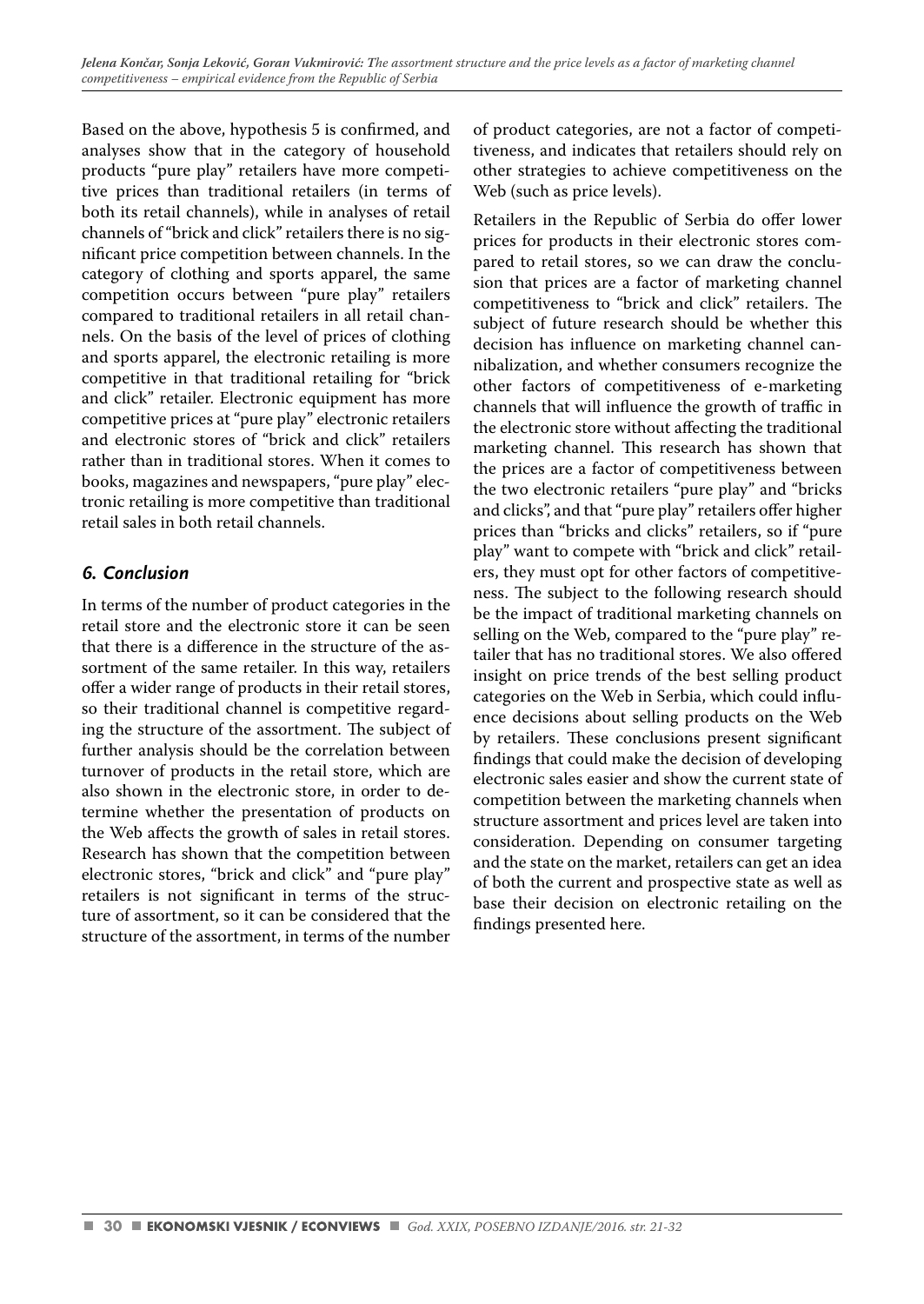#### **References**

- 1. Ancarani, F., Shankar, V. (2004), "Price levels and price dispersion within and across multiple retailer types: Further evidence and extension", Journal of the Academy of Marketing Science, Vol. 32, No. 2, pp. 176-187.
- 2. Balasubramanian, S. R., Raghunathan, R., Mahajan, V. (2005), "Consumer in a multichannel environment: Product utility, process utility, and channel choice", Journal of Interactive Marketing, Vol. 19, No. 2, pp. 12-30.
- 3. Berman, B., Evans, J. R. (2010). Retail Management: A Strategic Approach. New Jersey: Pearson.
- 4. Brynjolfsson, E., Smith, M. D. (2000), "Frictionless commerce? A comparison of Internet and conventional retailers", Management Science, Vol. 46, No. 4, pp. 563-585.
- 5. Danaher, P. J., Wilson, I. W., Davis, R. A. (2003), "A Comparison of online and offline consumer brand loyalty", Marketing Science, Vol. 22, No. 4, pp. 416-476.
- 6. Degeratu, A. M., Rangaswamy, A., Wu, J. (2000), "Consumer Choice Behaviour in Online and Traditional Supermarket: The Effect of Brand Name, Price, and Other Search Attribute", International Journal of Research in Marketing, Vol. 17, No. 1, pp. 55-78.
- 7. Dunne, P. M., Lusch, R. F., Carver, J. R. (2014). Retailing. 8th edition. Mason, OH: South-Western.
- 8. Keisidou, E., Sarigiannidis, L., Maditions, D. (2011), "Consumer characteristics and their effect on accepting online shopping, in the context of different product types", International Journal of Business Science and Applied Management, Vol. 6, No. 2, pp. 31-51.
- 9. Kwon, W. S., Lennon, S. J. (2009), "Reciprocal Effects Between Multichannel Retailers' Offline and Online Brand Images", Journal of Retailing, Vol. 85, No. 3, pp. 376-390.
- 10. Laroche, M., Yang, Z., McDougall, G. H. G., Bergeron, J. (2005), "Internet versus bricks-and-mortar retailers: An investigation into intangibility and its consequences", Journal of Retailing, Vol. 81, No. 4, pp. 251-267.
- 11. Laudon, K. C., Traver, C. G. (2012). E-Commerce 2012: Business, Technology, Society. 8th edition. Harlow, Essex: Pearson Education Limited.
- 12. Laudon, K. C., Traver, C. G. (2015). E-Commerce 2015: Business, Technology, Society. 11th edition. Harlow, Essex: Pearson Education Limited.
- 13. Levin, A. M., Levin, I. P., Heath, C. E. (2003), "Product category dependent consumer preferences for online and offline shopping features and their influence on multichannel retail alliances", Journal of Electronic Commerce Research, Vol. 4, No. 3, pp. 85-93.
- 14. Lowengart, O., Tractinsky, N. (2001), "Different effects of product category on shoppers' selection of web-based stores: a probabilistic modeling approach", Journal of Electronic Commerce Research, Vol. 2, No. 4, pp. 142-156.
- 15. Min, S., Wolfinbarger, M. (2005), "Market share, profit margin, and marketing efficiency of early movers, bricks and clicks, and specialists in e-commerce", Journal of Business Research, Vol. 58, No. 8, pp. 1030-1039.
- 16. Pauwels, K., Leeflang, P. S. H., Teerling, M. L., Huizingh, K. R. E. (2011), "Does Online Information Drive Offline Revenues? Only for Specific Products and Consumer Segments!", Journal of Retailing, Vol. 87, No. 1, pp. 1-17.
- 17. Tang, E. F., Xing, X. (2001), "Will the Growth of Multi-Channel Retailing Diminish the Pricing Efficiency of the Web?", Journal of Retailing, Vol. 77, No. 3, pp. 319-333.
- 18. Trenz, M. (2015). Multichannel Commerce: A Consumer Perspective on the Integration of Physical and Electronic Channels. Cham: Springer International Publishing.
- 19. Wallace, D. W., Giese, J. L., Jean L. Johnson, J. L. (2004), "Customer retailer loyalty in the context of multiple channel strategies", Journal of Retailing, Vol. 80, No. 4, pp. 249-263.
- 20. Wang, Q., Song, P., Yang, X. (2013), "Understanding the substitution effect between online and traditional channels: evidence from product attributes perspective", Electronic Markets, Vol. 23, No. 3, pp. 227-239.
- 21. Yager, R. R., Pasi, G. (2001), "Product Category Description for Web-Shopping in E-Commerce", International Journal of Intelligent Systems, Vol. 16, No. 8, pp. 1009-1021.

#### **(Endnotes)**

Statistical Office of the Republic of Serbia (2015), "Upotreba informaciono-komunikacione tehnologije u Republici Srbiji", available at: http://webrzs.stat.gov.rs/WebSite/Public/PageView.aspx?pKey=204 (Accessed on: March 3, 2016)